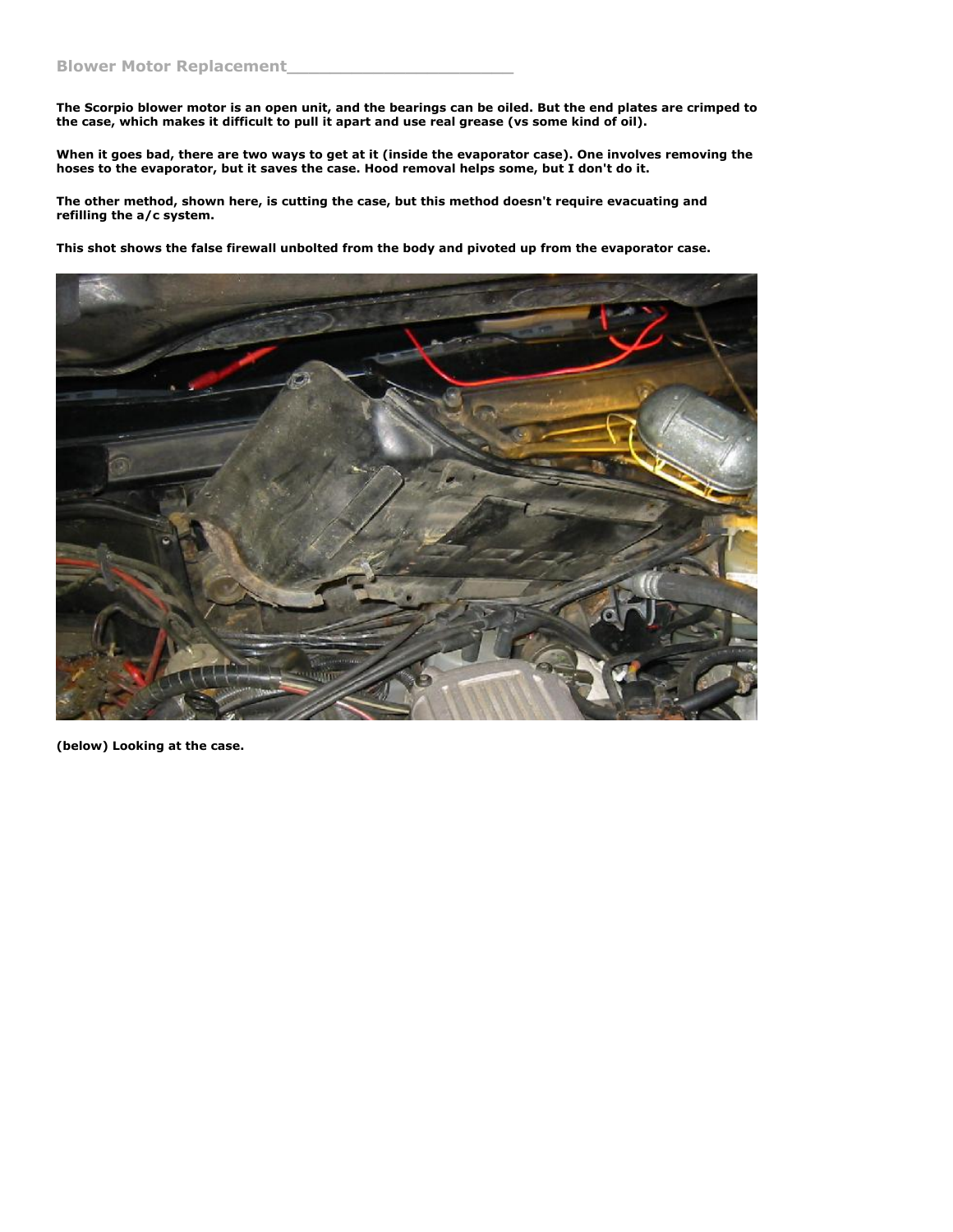

**This shows the cuts to be made in the case. The plastic is rather flimsy. After cutting, there are several clips holding the top and bottom halves together that need to be removed.**



**This shows the lower part of the case with the front half of the cover removed. Notice the two vertical support pieces are cut at the back half.**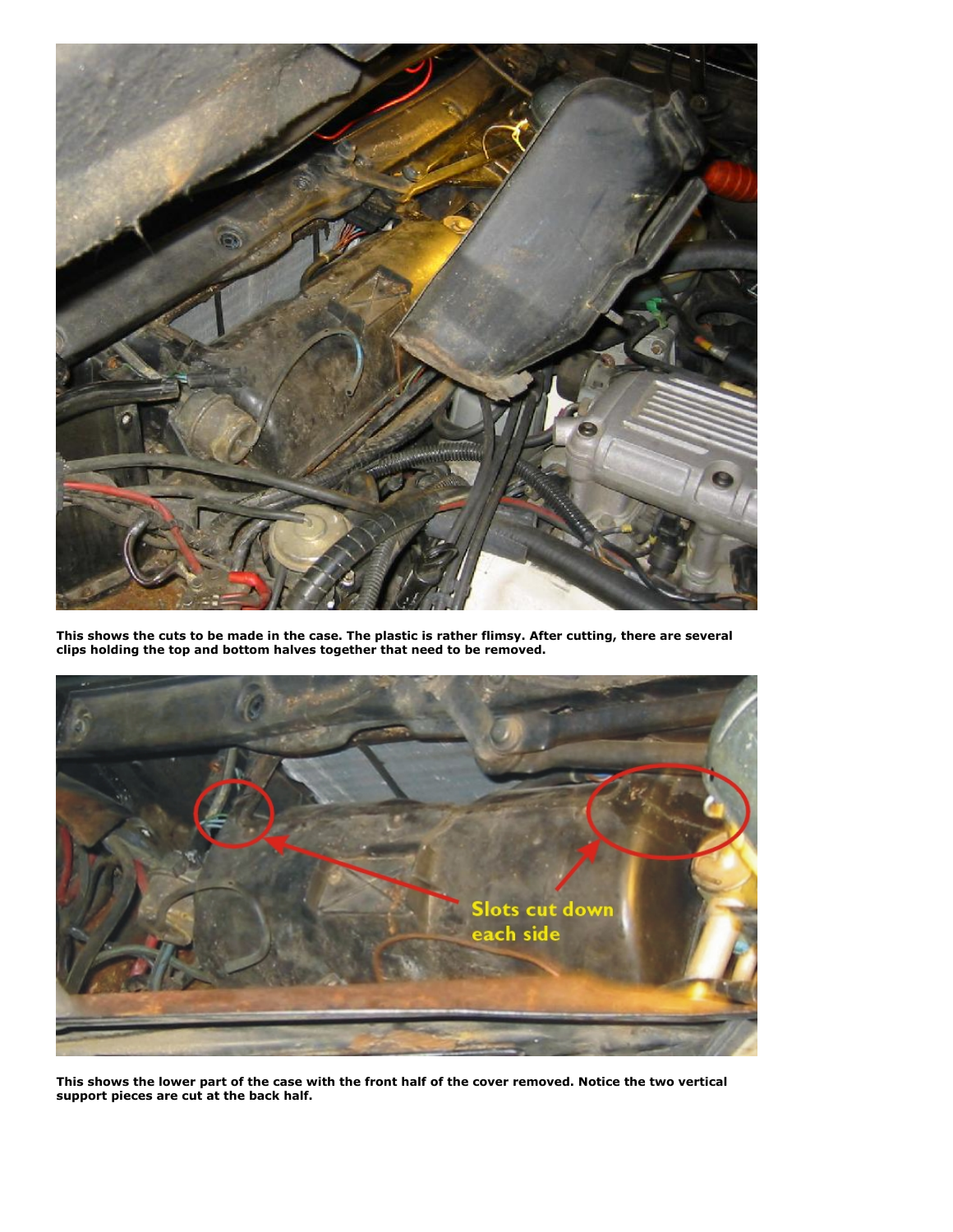

**This shows the case with those plastic supports.**